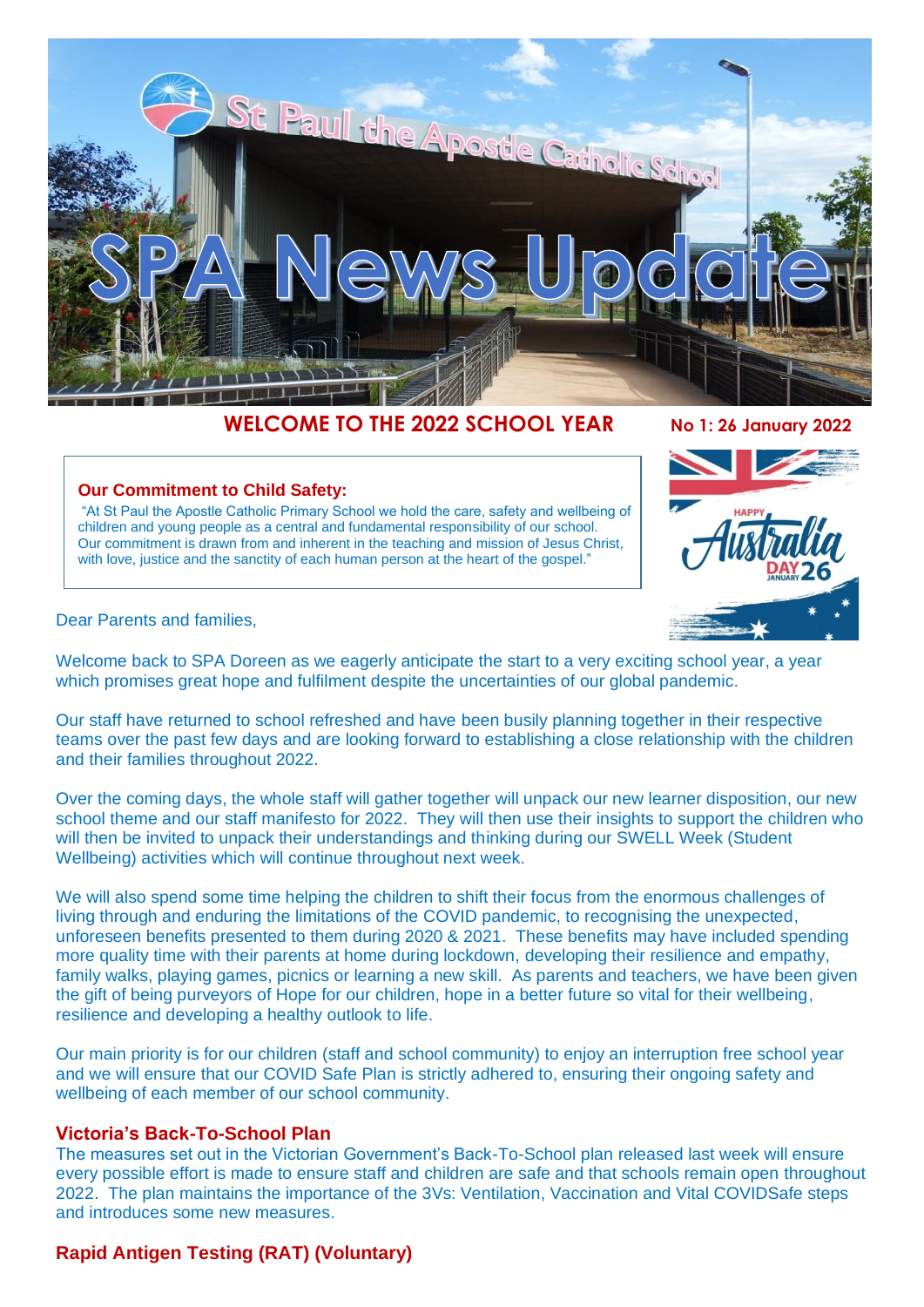Free rapid antigen tests will be made available for all staff and students in Victorian schools for **the first four weeks of Term 1 2022.** Rapid antigen **testing will be voluntary** for all primary, secondary and specialist school students and staff.

# **Distribution of Rapid Antigen Tests (RAT) to Schools**

Rapid antigen test kits will be distributed directly to schools for the commencement of Term 1 2022. They have as yet not been delivered to SPA and we will inform you as soon as tests are available for distribution.

Tests will be provided in packs of five individual tests, one pack for each child at the start of week one and one pack for each child at the start of week three. **Children and staff will be required to do the RAT at home** and must report any positive test results to their school.

# **Student Attendance**

All children are expected to attend onsite **unless they are formally registered as being home- schooled.** The Victorian Government states that parent preference is not an approved reason for students to be absent due to the COVID-19 pandemic.

Children who are required to isolate or quarantine will be supported in the same way as children with an extended absence due to illness or injury, with learning materials provided to support their continued learning. Schools are not expected to provide a full remote learning program in these circumstances.

# **QR code check-in**

**The use of Service Victoria QR codes for electronic record keeping is now mandatory in all schools** to enable the effective contact tracing of any COVID-19 cases.

**Employees** are not required to check in with a QR code.

**Other workers** are required to check in with a QR code.

**Visitors (including parents and carers)** are only required to check in with a QR code when entering school buildings, but not our school grounds.

# **Verification of Vaccination Status (visual verification only)**

All **visitors** attending schools, including for drop-off and pick-up, must adhere to physical distancing, density limit and face mask requirements, and practise respiratory etiquette and good hand hygiene. When visually verifying the vaccination status of a visitor, **no information is** required to be **recorded or retained.**

In addition, **visitors** who enter school buildings must be fully vaccinated against COVID-19 or have a valid medical exemption, with the following limited exceptions:

- when attending to administer medical treatment to their own child when the treatment cannot be administered by the school
- when attending to collect their child who is unwell and cannot leave the school building unaccompanied by their parent/carer
- when attending for a momentary period that does not involve any sustained contact with staff or students, for example, to collect a completed art project or similar.

# **Visitors**

**Visitors** attending any event or activity inside a school building including, but not limited to, tours, graduations, kindergarten transitions and whole-school events are required to show evidence of vaccination. Meetings and other discussions (such as Student Support Group meetings) with visitors who do not meet vaccination requirements will be held virtually. Visitors attending school sites for drop-off and pick-up who do not enter school buildings do not need to comply with vaccination requirements.

# **Face Masks**

- Teachers will be required to always wear masks indoors when not actively teaching or communicating with students. Masks are not compulsory for teachers and staff outdoors.
- Children in Years Three to Six must wear a face mask indoors at school, including specialist schools), and Outside School Hours Care (OSHC) programs, unless a lawful exception applies. Children must wear face masks even if vaccinated. Children are not required to wear masks outside.
- Children in Year Prep to Two are recommended to wear a face mask indoors at school or at Camp Australia's OSHC program.